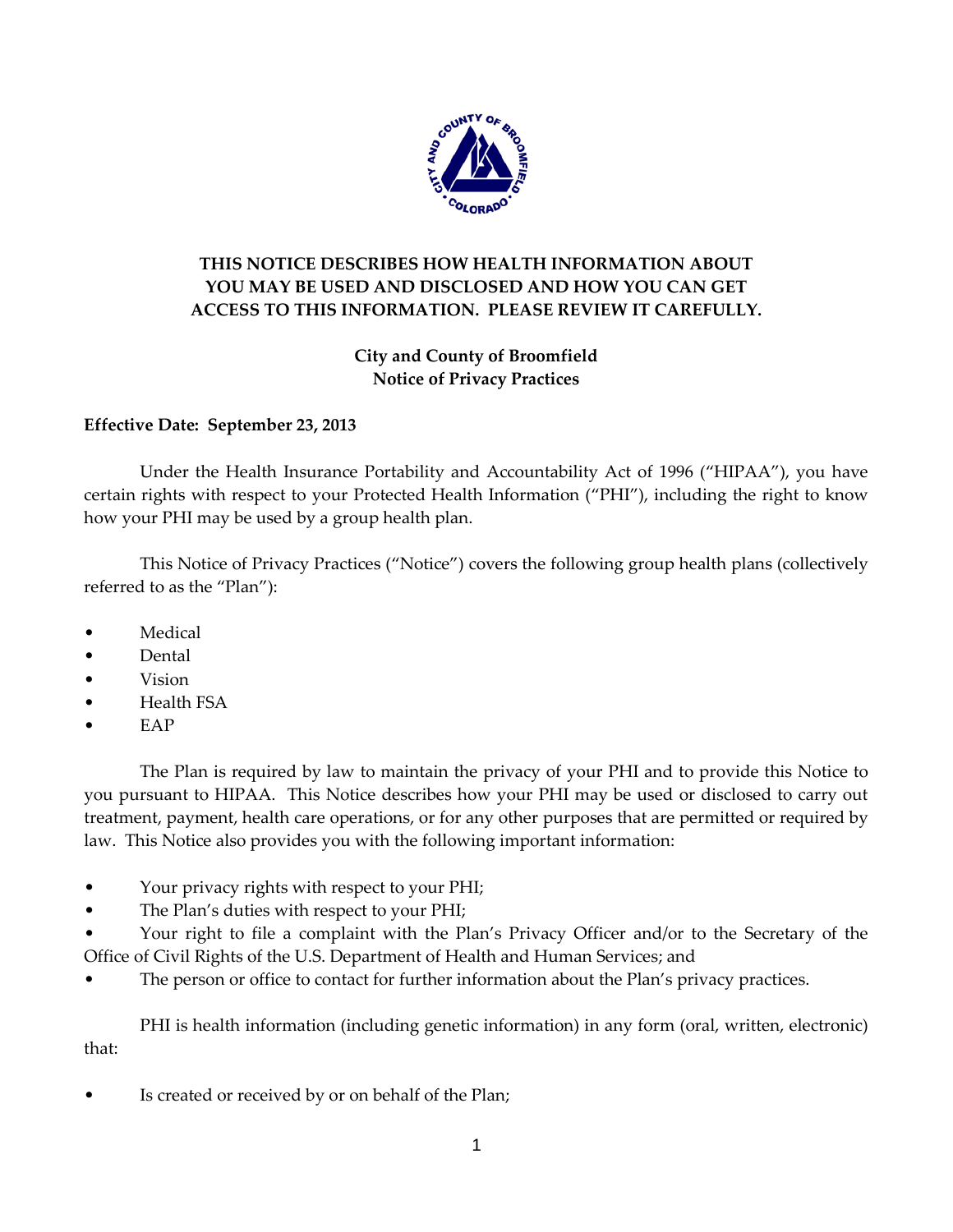Relates to your past, present or future physical or mental condition, or the provision of health care services to you, or the payment for those health care services; and

Identifies you or from which there is a reasonable basis to believe the information can be used to identify you.

Health information your employer receives during the course of performing non-Plan functions is not PHI. For example, health information you submit to your employer to document a leave of absence under the Family and Medical Leave Act is not PHI.

#### **Section 1. USES AND DISCLOSURES OF YOUR PHI**

Under HIPAA, the Plan may use or disclose your PHI under certain circumstances without your consent, authorization or opportunity to agree or object. Such uses and disclosures fall within the categories described below. Note that not every permissible use or disclosure in a category is listed; however, all the ways in which the Plan is permitted to use or disclose PHI will fall within one of the categories.

#### **General Uses and Disclosures**

*Treatment*. The Plan may use and/or disclose your PHI to help you obtain treatment and/or services from providers. Treatment includes the provision, coordination or management of health care and related services. It also includes, but is not limited to, consultations and referrals between one or more of your providers. For example, the Plan may disclose to a treating orthodontist the name of your treating dentist so that the orthodontist may ask for your dental x-rays from the treating dentist. The Plan may also disclose information about your prior prescriptions to a pharmacist to determine if any medicines contraindicate a pending prescription.

*Payment*. The Plan may use and/or disclose your PHI in order to determine your eligibility for benefits, to facilitate payment of your health claims and to determine benefit responsibility. Payment includes, but is not limited to billing, claims management, subrogation, plan reimbursement, reviews for medical necessity and appropriateness of care and utilization review and preauthorizations. For example, the Plan may tell a doctor whether you are eligible for coverage or what percentage of the bill will be paid by the Plan. The Plan may also disclose your PHI to another entity to assist with the adjudication or subrogation of health claims or to another health plan to coordinate payment of benefits.

*Health Care Operations*. The Plan may use and/or disclose your PHI for other Plan operations. These uses and disclosures are necessary to run the Plan and include, but are not limited to, conducting quality assessment and improvement activities, reviewing competence or qualifications of health care professionals, underwriting, premium and other activities relating to Plan coverage. It also includes cost management, conducting or arranging for medical review, legal services and auditing functions including fraud and abuse compliance programs, business planning and development, business management and general Plan administrative activities. For example, the Plan may use your PHI in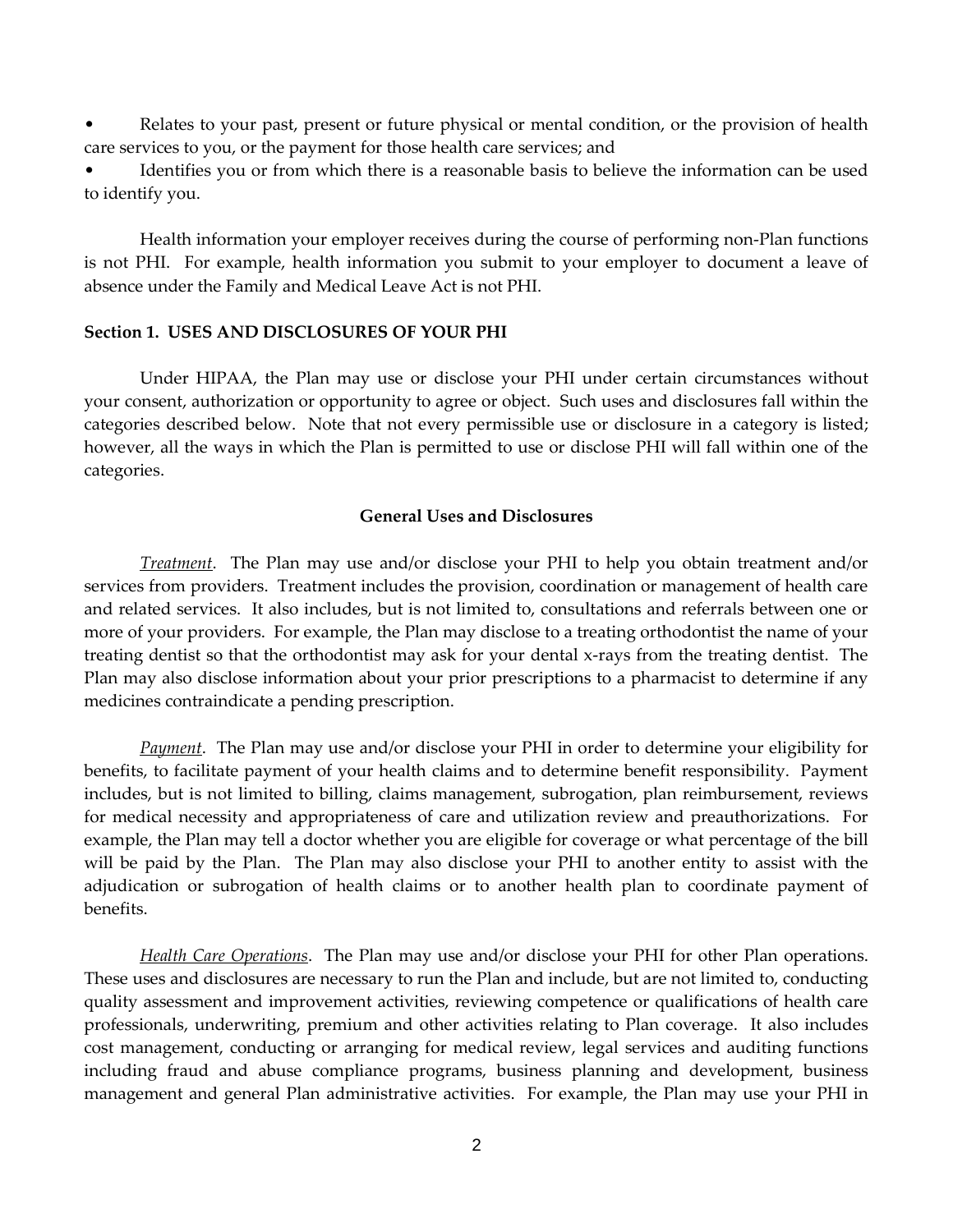connection with submitting claims for stop-loss coverage. The Plan may also use your PHI to refer you to a disease management program, project future costs or audit the accuracy of its claims processing functions. However, the Plan is prohibited from using or disclosing PHI that is an individual's genetic information for underwriting purposes.

*Business Associates*. The Plan may contract with individuals or entities known as Business Associates to perform various functions on the Plan's behalf or to provide certain types of services. In order to perform these functions or to provide such services, the Business Associates will receive, create, maintain, use and/or disclose your PHI. For example, the Plan may disclose your PHI to a Business Associate to administer claims or provide pharmacy benefit management services. However, Business Associates will receive, create, maintain, use and/or disclose your PHI on behalf of the Plan only after they have entered into a Business Associate agreement with the Plan and agree in writing to protect your PHI against inappropriate use or disclosure and to require that their subcontractors and agents do the same.

*Plan Sponsor*. For purposes of administering the Plan, the Plan may disclose your PHI to certain employees of City and County of Broomfield. However, these employees will only use or disclose such information as necessary to perform administration functions for the Plan or as otherwise required by HIPAA, unless you have authorized further disclosures. Your PHI cannot be used for employment purposes without your specific authorization.

*Required By Law*. The Plan may disclose your PHI when required to do so by federal, state or local law. For example, the Plan may disclose your PHI when required by public health disclosure laws.

*Health or Safety*. The Plan may disclose and/or use your PHI when necessary to prevent a serious threat to your health or safety or the health or safety of another individual or the public. Under these circumstances, any disclosure will be made only to the person or entity able to help prevent the threat.

### **Special Situations**

In addition to the above, the following categories describe other possible ways that the Plan may use and disclose your PHI without your consent, authorization or opportunity to agree or object. Note that not every permissible use or disclosure in a category is listed; however, all the ways in which the Plan is permitted to use or disclose PHI will fall within one of the categories.

*Public Health Activities*. The Plan may disclose your PHI when permitted for purposes of public health actions, including when necessary to report child abuse or neglect or domestic violence, to report reactions to drugs or problems with products or devices, and to notify individuals about a product recall. Your PHI may also be used or disclosed if you have been exposed to a communicable disease or are at risk of spreading a disease or condition.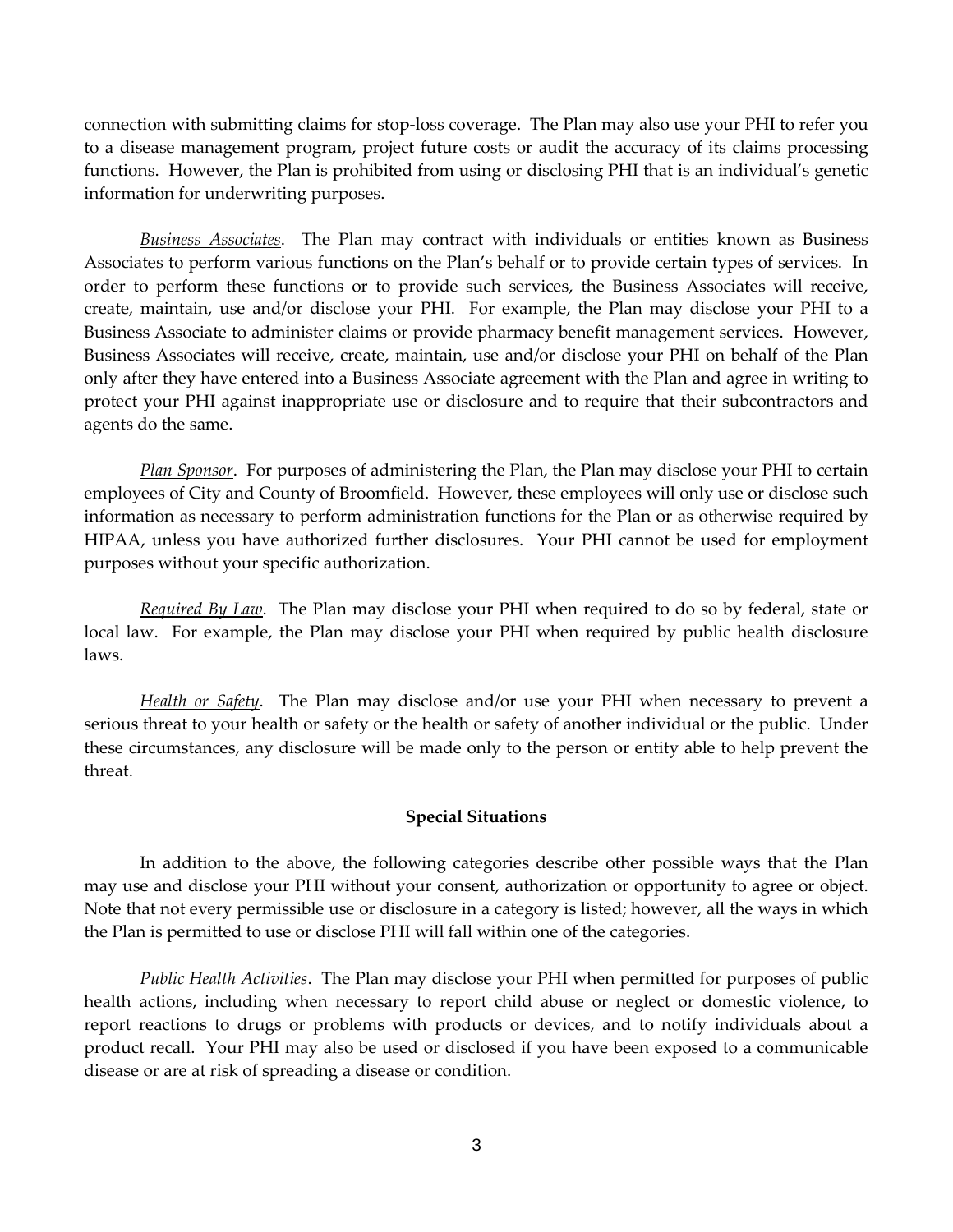*Health Oversight*. The Plan may disclose your PHI to a public health oversight agency for oversight activities authorized by law. Oversight activities can include civil, administrative or criminal actions, audits and inspections, licensure or disciplinary actions (for example, to investigate complaints against providers); other activities necessary for appropriate oversight of government benefit programs (for example, to investigate Medicare or Medicaid fraud); compliance with civil rights laws and the health care system in general.

*Lawsuits, Judicial and Administrative Proceedings*. If you are involved in a lawsuit or similar proceeding, the Plan may disclose your PHI in response to a court or administrative order. The Plan may also disclose your PHI in response to a subpoena, discovery request or other lawful process by another individual involved in the dispute, provided certain conditions are met. One of these conditions is that satisfactory assurances must be given to the Plan that the requesting party has made a good faith attempt to provide written notice to you, and the notice provided sufficient information about the proceeding to permit you to raise an objection and no objections were raised or were resolved in favor of disclosure by the court or tribunal.

*Law Enforcement*. The Plan may disclose your PHI when required for law enforcement purposes, including for the purposes of identifying or locating a suspect, fugitive, material witness or missing person.

*Coroners, Medical Examiners and Funeral Directors*. The Plan may disclose your PHI when required to be given to a coroner or medical examiner for the purpose of identifying a deceased person, determining a cause of death or other duties as authorized by law. Also, disclosure is permitted to funeral directors, consistent with applicable law, as necessary to carry out their duties with respect to the decedent.

*Workers' Compensation*. The Plan may release your PHI for workers' compensation or similar programs that provide benefits for work-related injuries or illness.

*National Security and Intelligence*. The Plan may release PHI to authorized federal officials for intelligence, counterintelligence, and other national security activities authorized by law.

*Military and Veterans*. If you are a member of the armed forces, the Plan may disclose your PHI as required by military command authorities. The Plan may also release PHI about foreign military personnel to the appropriate foreign military authority.

*Organ and Tissue Donations*. If you are an organ donor, the Plan may disclose your PHI to organizations that handle organ procurement or organ, eye or tissue transplantation or to an organ donation bank, as necessary to facilitate organ or tissue donation and transplantation.

*Research*. The Plan may disclose your PHI for research when the individual identifiers have been removed or when the institutional review board or privacy board has reviewed the research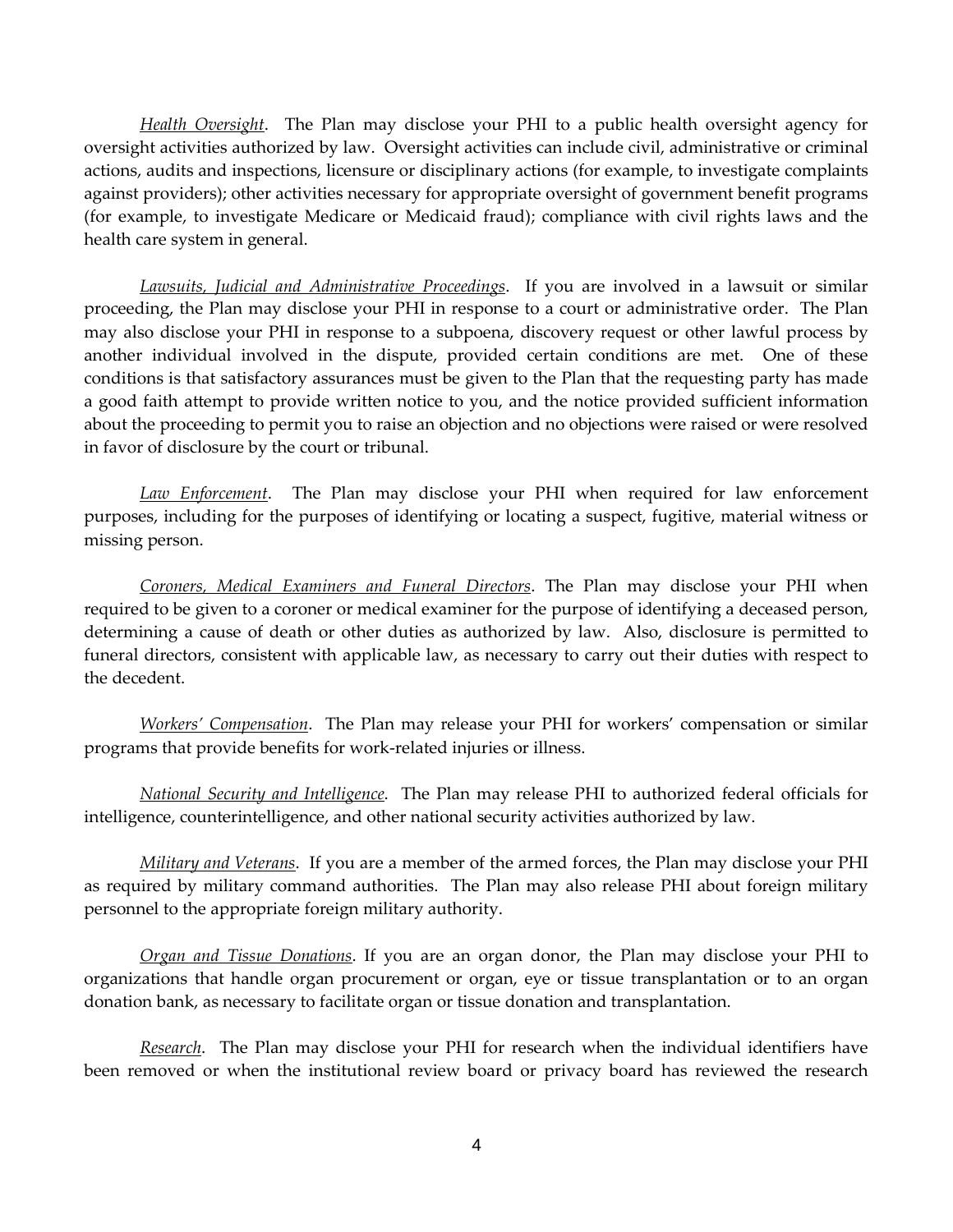proposal and established protocols to ensure the privacy of the requested information, and approves the research.

# **Required Disclosure to Secretary**

The Plan is required to disclose your PHI to the Secretary of the U.S. Department of Health and Human Services when the Secretary is investigating or determining the Plan's compliance with HIPAA.

# **Disclosures to Family Members and Personal Representatives**

The Plan may disclose your PHI to family members, other relatives and your close personal friends but only to the extent that it is directly relevant to such individual's involvement with a coverage, eligibility or payment matter relating to your care, unless you have requested and the Plan has agreed not to disclose your PHI to such individual. The Plan will disclose your PHI to an individual authorized by you, or to an individual designated as your personal representative, provided the Plan has received the appropriate authorization and/or supporting documents. Your personal representative will be required to produce evidence of his/her authority to act on your behalf before that person will be given access to your PHI or allowed to take any action for you. Proof of such authority may take one of the following forms:

- A power of attorney for health care purposes, notarized by a notary public;
- A court order of appointment of the person as the conservator or guardian of the individual; or
- An individual who is the parent of a minor child.

However, the Plan will not disclose information to an individual, including your personal representative, if it has a reasonable belief that:

- You have been, or may be, subjected to domestic violence, abuse or neglect by such person or treating such person as your personal representative could endanger you; and
- In the exercise of professional judgment, it is not in your best interest to disclose the PHI.

This also applies to personal representatives of minors.

### **Authorization**

Any uses or disclosures of your PHI not described above will be made only with your written authorization. Most disclosures involving psychotherapy notes will require your written authorization. In addition, the Plan generally cannot use your PHI for marketing purposes or engage in the sale of your PHI without your written authorization. You may revoke your written authorization at any time, so long as the revocation is in writing. Once the Plan receives your authorization, it will only be effective for future uses and disclosures. It will not be effective for any information that may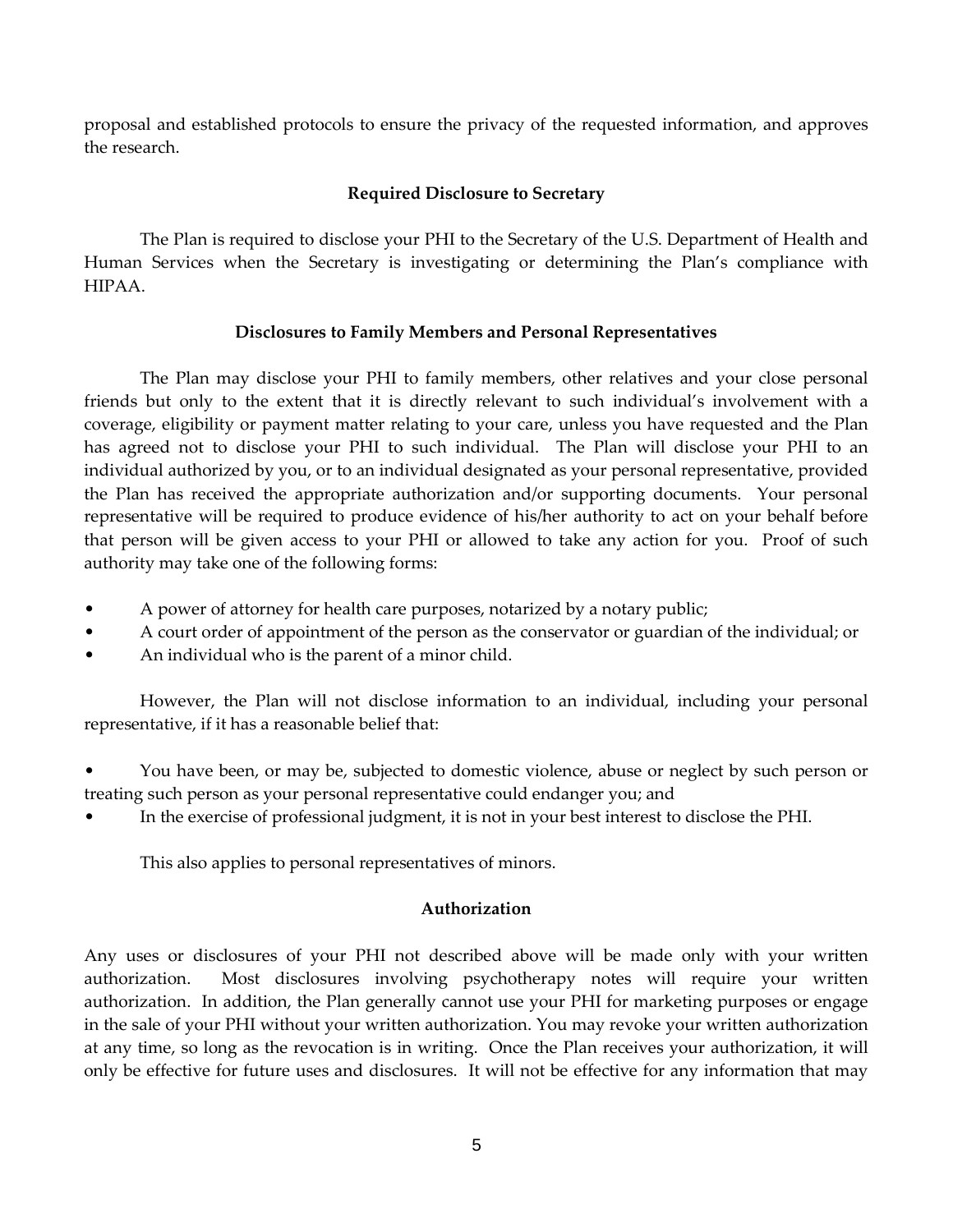have been used or disclosed in reliance upon the written authorization and prior to receiving your written revocation.

## **Section 2. RIGHTS OF INDIVIDUALS**

You have the following rights with respect to your PHI:

*Right to Request Restrictions on PHI Uses and Disclosures*. You may request in writing that the Plan restrict or limit its uses and disclosures of your PHI to carry out treatment, payment, or health care operations, or to limit disclosures to family members, relatives, friends or other persons identified by you who are involved in your care or payment for your care. For example, you could request that the Plan not use or disclose specific information about a specific medical procedure you had. However, the Plan is not required to agree to your request.

*Right to Request Confidential Communications*. You have the right to request that the Plan communicate with you about medical matters in a certain way or at a certain location. For example, you may ask that we only contact you at work or by mail. The Plan will not ask you the reason for your request, which must specify how or where you wish to be contacted. The Plan will accommodate all reasonable requests to receive communications of PHI by alternative means if you clearly provide information that the disclosure of all or part of your PHI could endanger you.

*Right to Inspect and Copy PHI*. You have a right of access to inspect and obtain a copy of your PHI (including electronic PHI) contained in the Plan's "designated record set," for as long as the PHI is maintained by the Plan in a designated record set. If you request a copy of the information, the Plan may charge you a reasonable fee for the costs of copying, mailing or other supplies associated with your request.

"*Designated Record Set*" includes the medical records and billing records about an individual maintained by or for a covered health care provider; enrollment, payment, billing, claims adjudication and case or medical management record systems maintained by or for a health plan; or other information used in whole or in part by or for the covered entity to make decisions about the individual. Information used for quality control or peer review analyses and not used to make decisions about individuals is not in the designated record set.

If your request is granted, the requested information will be provided to you within 30 days after the receipt of your request in the form and format requested, if it is readily producible in such form and format, or if not, in a readable hard copy form (or a readable electronic form and format in the case of PHI maintained in designated records sets electronically) or such other form and format as agreed upon by you and the Plan. If the Plan is unable to comply with request within the 30-day deadline, a one-time 30-day extension is permissible. In such case, you will receive notification of the need for an extension within the initial 30-day period.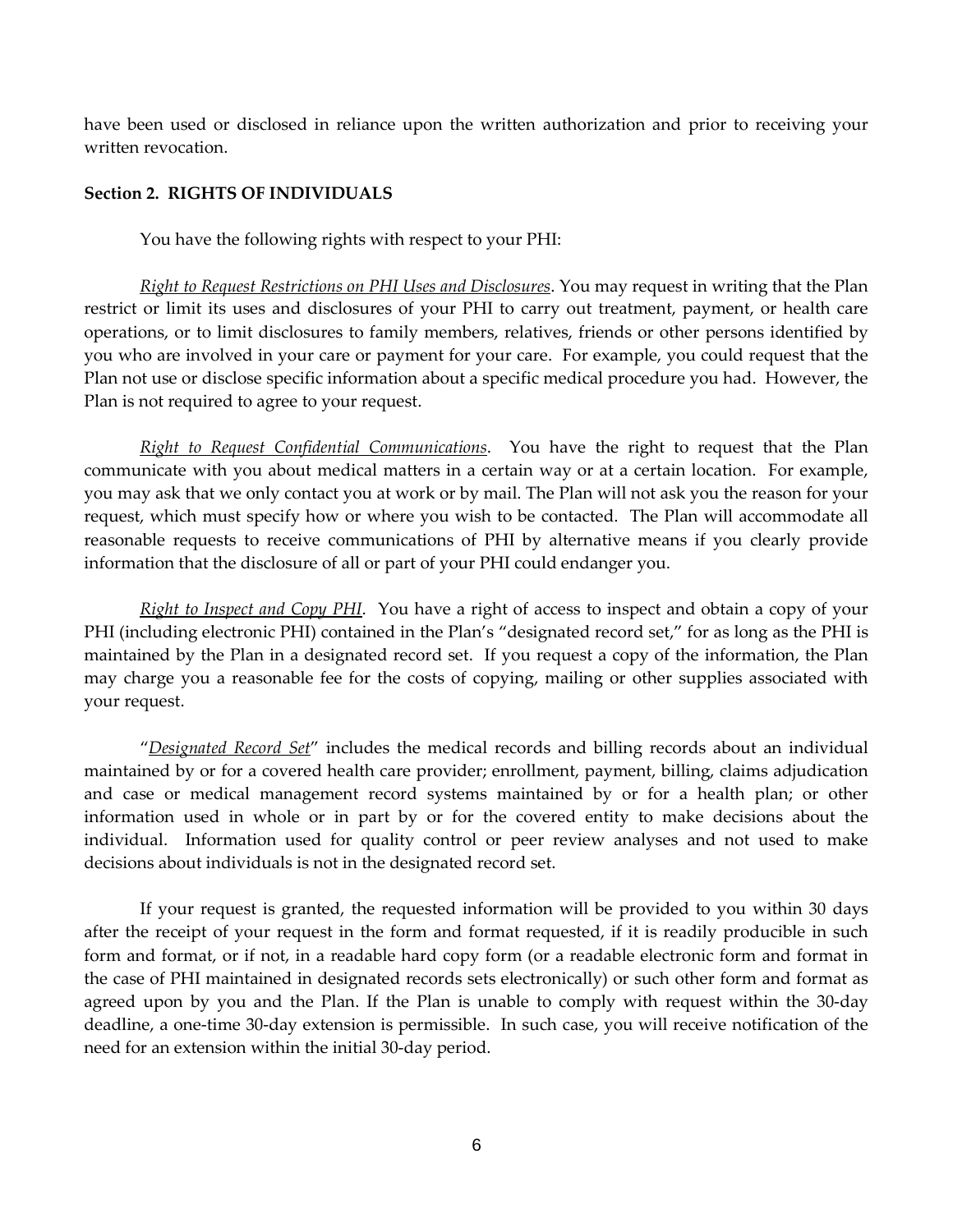Please note that your right does not apply to psychotherapy notes or information compiled in reasonable anticipation of a legal proceeding. The Plan may deny your request to inspect and copy your PHI in very limited circumstances. If access is denied, you or your personal representative will be provided with a written denial setting forth the basis for the denial, a description of how you may exercise those review rights and a description of how you may complain to the Secretary of the U.S. Department of Health and Human Services.

*Right to Amend PHI*. If you believe that the PHI the Plan has about you is incorrect or incomplete, you have the right to request in writing that the Plan amend your PHI or a record contained in a designated record set for as long as the PHI is maintained by the Plan in the designated record set. The Plan has 60 days after the request is made to act on the request. However, a single 30 day extension is allowed if the Plan is unable to comply with the deadline.

The Plan may deny your request for an amendment if it is not in writing or does not include a reason to support the request. In addition, the Plan may deny your request if you ask for the amendment of information that: (1) is not part of the medical information kept by or for the Plan; (2) was not created by the Plan, unless the person or entity that created the information is no longer available to make the amendment; (3) is not part of the information that you would be permitted to inspect or copy; or (4) is already accurate and complete. If the request is denied in whole or in part, the Plan must provide you with a written denial that explains the basis for the denial. You have the right to file a written statement of disagreement and any future disclosures of the disputed information will include your statement.

*The Right to Receive an Accounting of PHI Disclosures*. You have the right to receive a list of disclosures of your PHI that have been made by the Plan on or after April 14, 2003 (or January 1, 2011 in the case of disclosures of your PHI from electronic health records maintained by the Plan, if any) over a period of up to six years (three years in the case of disclosures from an electronic health record) prior to the date of your request. Certain disclosures are not required to be included in such accounting of disclosures, including but not limited to disclosures made by the Plan (1) for treatment, payment or health care operations (unless the disclosure is made from an electronic health record), or (2) in accordance with your authorization. If you request more than one accounting within a 12-month period, the Plan will charge a reasonable, cost-based fee for each subsequent accounting.

*The Right to Receive a Paper Copy of This Notice Upon Request*. You have the right to receive a paper copy of this Notice even if you have agreed to receive this Notice electronically.

To exercise any of your HIPAA rights described above, you or your personal representative must contact the HIPAA Privacy Officer in writing by sending to Human Resources, City and County of Broomfield, One DesCombes Drive, Broomfield, CO 80020. You or your personal representative may be required to complete a form required by the Plan in connection with your specific request.